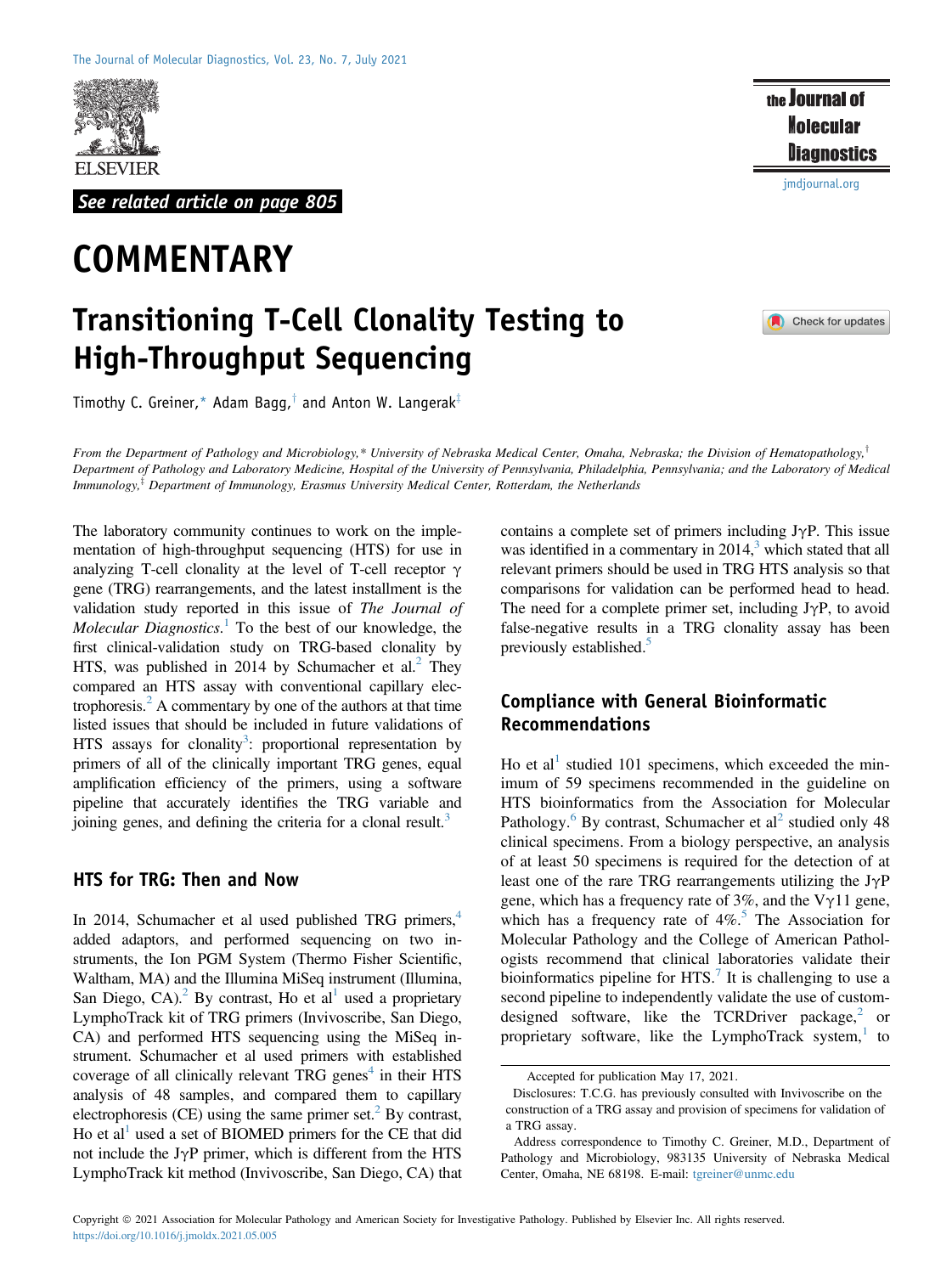verify the accuracy of variable and joining region gene identification.

#### TRG Testing with HTS versus CE

As shown by Ho et al, $<sup>1</sup>$  $<sup>1</sup>$  $<sup>1</sup>$  HTS has numerous advantages over</sup> CE. These include the requirement of lesser amounts of DNA, a lower frequency of false positives, and increased objectivity. Ho et  $al<sup>1</sup>$  also found that peaks of identical size—defined as an equal number of base pairs in the amplified products, as detected using CE-do not always imply clonal identity at the sequence level, as was previ-ously reported.<sup>[8](#page-2-4)</sup>

One other important concept in the article by Ho et  $al<sup>1</sup>$  $al<sup>1</sup>$  $al<sup>1</sup>$  is that some of the discordant results between the CE- and HTS-based approaches appeared to be the result of falsepositive findings on CE due to a lack of background competition using the two-tube CE system. In a two-tube CE assay, the competitive amplification of the primers is spread out in multiple distributions, whereas in the one-tube assay, all of the primers compete against each other for amplification.<sup>[9](#page-2-5)</sup> This interpretation was (partly) corroborated by the lack of clonal peaks in a one-tube CE assay in some samples tested by Ho et al.<sup>[1](#page-1-0)</sup> The findings from a two-tube CE assay are also more difficult to interpret than those from a one-tube CE assay. A one-tube CE assay precludes the need for an evaluation of isolated fluorescence signals in more than one distribution, as is the case in the two-tube TRG CE assay. These observations reinforce the need to move away from multitube CE systems for one target as recommended by Cushman-Vokoun et al <sup>[9](#page-2-5)</sup> and as recently discussed by Armand et al.<sup>[10](#page-2-6)</sup>

The one-tube system is also the preferred design for a TRG HTS assay, first described by Schumacher et al.<sup>2</sup> In a single-tube HTS system, only a single calculation is required for defining a clonal result. Whether the clonal read percentage (minimum 4.5%) should be four-fold higher than the polyclonal background<sup>[2](#page-1-1)</sup> or the clonal read percentage (minimum 2.5%) should be five-fold higher than the fourth most abundant clonotype as appropriate criteria for clonality remains to be determined.<sup>[1](#page-1-0)</sup>

# Incorporation of TRG Testing by HTS in Clinical Laboratories

The progress in adoption has been slow for a number of reasons, including the relatively long turnaround time of 3 to 7 days for sequencing and analysis and the increased cost of HTS compared to CE. Therefore, most laboratories continue to use CE. However, as shorter run times are enabled and as costs come down, HTS will become more competitive with CE, leading to the continued growth of HTS. Additionally, HTS is becoming the central workflow for multiple molecular assays such as somatic variant detection, which results in a more natural transition to

Ig/T-cell receptor HTS assays through combined HTS runs. New instruments, which have a more flexible workflow than prior incantations, may facilitate this transition.

#### Other Developments in the Past Decade

For analysis of both TRG and TRB by HTS, several companies and collaborative groups have developed kits and methods applicable to DNA and/or RNA. Some amplicons are short enough to be sequenced in paraffin-embedded tissue, like in the methods used in both studies. $1,2$  $1,2$  Comparisons between these relatively new kits and methods should provide useful data for assessment by the laboratory community.

## Current and Future Needs of the Laboratory Community

Molecular genetic pathology laboratories would benefit from guidelines on the validation of both IG and T-cell receptor HTS clonality assays in a scientifically and economically sound framework. CE, while still quite clinically useful, has limitations in being the gold standard for comparison. Some questions remain to be resolved. Examples include: i) Is a single HTS TRG assay adequate, or should the HTS assay be performed in duplicate, as many laboratories do now with CE, to obtain reproducible results?; ii) What percent of a unique TRG sequence read should define a clonal result?; and iii) What is the role of a TRB HTS assay in resolving ambiguous TRG HTS results? Recognizing this need, The Association for Molecular Pathology has established a NGS Utility for Assessment of T/ B-cell Clonality working group, chaired by Dr. David Viswanatha, to address these issues. In parallel, analogous to published guidelines on  $CE$ ,<sup>[11](#page-2-7)</sup> the EuroClonality-NGS working group chaired by one of the authors (Dr. A.W. Langerak) is also developing guidelines on Ig/T-cell receptor HTS testing, which will be based on data from multicenter studies, such as the Ig biological validation study (Van den Brand, unpublished data). The Journal of Molecular Diagnostics readership is encouraged to look out for these upcoming important documents.

#### <span id="page-1-0"></span>References

- 1. [Ho CC, Tung JK, Zehnder JL, Zhang BM: Validation of a next](http://refhub.elsevier.com/S1525-1578(21)00127-6/sref1)[generation sequencing-based T-cell receptor gamma gene rearrange](http://refhub.elsevier.com/S1525-1578(21)00127-6/sref1)[ment diagnostic assay: transitioning from capillary electrophoresis to](http://refhub.elsevier.com/S1525-1578(21)00127-6/sref1) [next-generation sequencing. J Mol Diagn 2021, 23:805](http://refhub.elsevier.com/S1525-1578(21)00127-6/sref1)-[815](http://refhub.elsevier.com/S1525-1578(21)00127-6/sref1)
- <span id="page-1-1"></span>2. [Schumacher JA, Duncavage EJ, Mosbruger TL, Szankasi PM,](http://refhub.elsevier.com/S1525-1578(21)00127-6/sref2) [Kelley TW: A comparison of deep sequencing of TCRG rearrange](http://refhub.elsevier.com/S1525-1578(21)00127-6/sref2)[ments vs traditional capillary electrophoresis for assessment of clon](http://refhub.elsevier.com/S1525-1578(21)00127-6/sref2)[ality in T-cell lymphoproliferative disorders. Am J Clin Pathol 2014,](http://refhub.elsevier.com/S1525-1578(21)00127-6/sref2)  $141:348 - 359$  $141:348 - 359$  $141:348 - 359$
- <span id="page-1-2"></span>3. [Greiner TC: Clinical use of next-generation sequencing of TRG gene](http://refhub.elsevier.com/S1525-1578(21)00127-6/sref3) rearrangements has arrived. Am J Clin Pathol  $2014$ ,  $141:302-304$  $141:302-304$